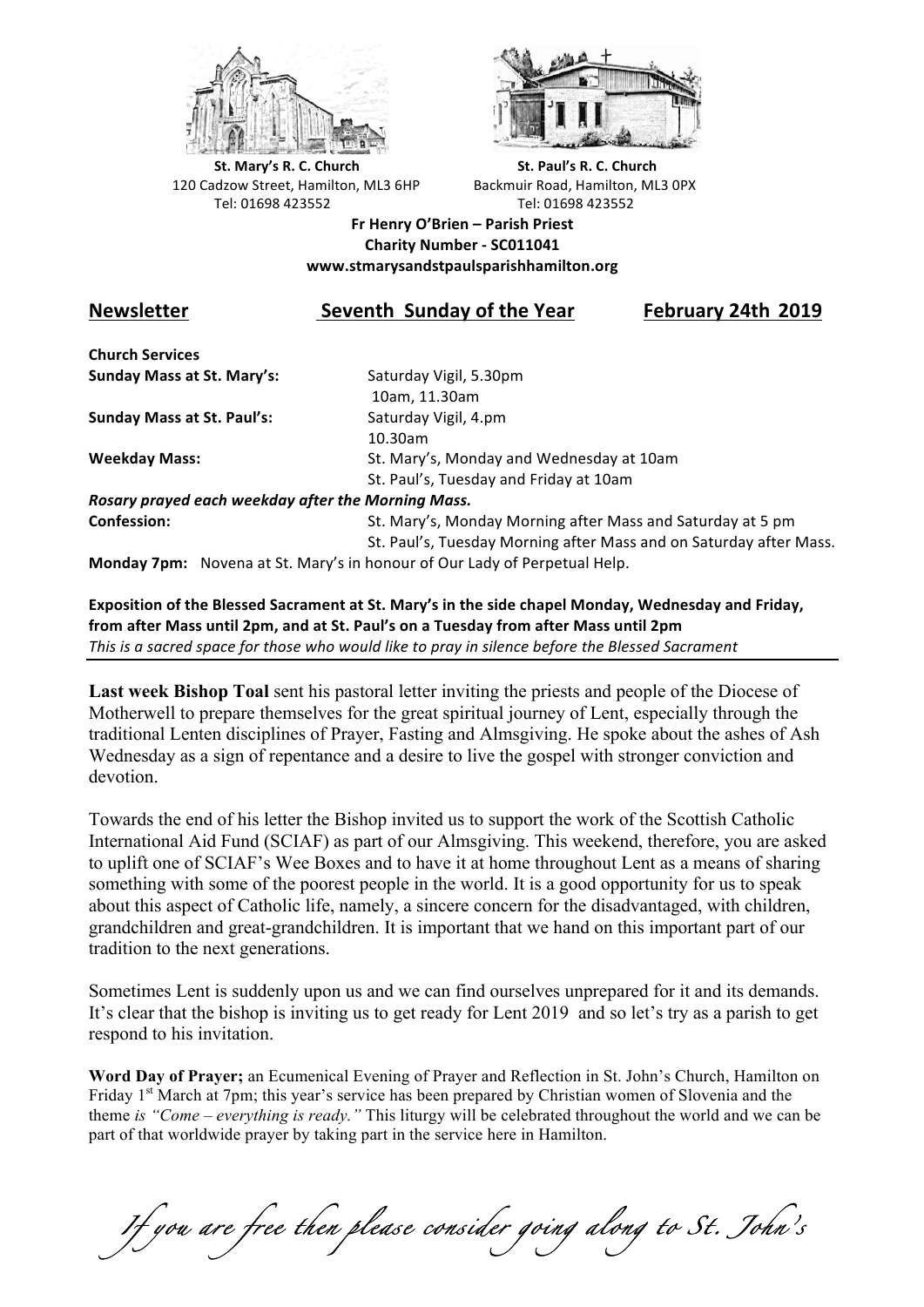*and help to build up the Christian community here in our town,* 

**Please note that morning Mass at St. Mary's on Wednesday will be at 9am**

**A Message from The Traidcraft Group:** The good news as some of you may already know is that Traidcraft PLC will remain open but with a much reduced staff and capacity. They will be selling a reduced range of food and only a few crafts. The not so good news is that the parish Traidcraft group has decided to call it a day and so our last coffee morning will take place during Fairtrade Fortnight, on Sunday  $10^{th}$  March. The coffee mornings have been running for over 20 years and we would like to thank everyone who has supported us in any way during this time; thanks also to the parish which provided the hall, heating and lighting, free of charge during these 20 years. We would ask that you keep the many producers who used to supply Traidcraft in your prayers. *Please join us for our final Traidcraft coffee morning and look out for lots of bargains and surprises!*

**Hamilton Old Parish Church invites us to a screening of "The Trafalgar Square Passion Play Film" on Saturday 9th March at 2pm in their church hall. (Just behind the church building)**  This powerful Passion Play is performed in Trafalgar Square in London each Good Friday and in 2020 drama Kirk will be performing this play here in Hamilton. There will also be some fun stalls and Christian fellowship. There is no charge for entry but there will be an opportunity to make a donation. Please consider going along. It is a very good way to begin the journey of Lent and in the company of our fellow Christians here in Hamilton.

**Credo, St. Mary's and St. Paul's Faith Sharing Group** meets on Tuesday 26<sup>th</sup> February at 1 o'clock on the parish meeting room; new members are always welcome; the meeting lasts until 2.30pm and is followed by some tea, cakes and conversation!

**St. Mary's and St. Paul's Walking Group** meets on a Tuesday morning at 11 am at the Museum at the bottom of Muir Street and then walks for 1 hour in the park and returns to the Museum café for some tea and coffee and conversation. *You will be made very welcome if you wish to come along.*

**A Lenten Talk by Patrick Parsons, "A Reflection on the Crusades",** in St. Mary's Parish Hall on Wednesday March 13<sup>th</sup> at 7pm; please phone Harry Doyle on 01698 427821 to say if you are attending, so we have an idea of numbers for some tea and coffee and light refreshments. *All welcome.*

**St. Aloysius College Junior School and Kindergarten Open Morning, Saturday, 16th March,**  11am-1pm: the college is holding this event for parents and children who might be considering joining the special community that is our Junior School (Primary 1-7) and Kindergarten (3+);.please consult the notice in the church porch and register at staloysius.org

**Are you a Graduate of Craiglockhart College of Education?** A Reunion Rally has been planned for Saturday 11<sup>th</sup> May 2019 to mark the Centenary of the Founding of the College; for more information contact Ann on 07762 575 803 or Silvanna on 07793 545 025 or email gripfast2019@gmail.com

**Lent Faith Sharing Groups:** this Lent the small faith-sharing groups will be using a booklet entitled, "*Rejoice and be glad."* To prepare for the season Fr. Philip Marsh will lead an evening of reflection on Thursday 28<sup>th</sup> February at 7.30pm in the Xavier Centre, Carfin. All welcome.

**A Word of Thanks:** Patrick and Vicky O'Hanlon would like to thank everyone who supported the coffee morning at their home in Ferniegair last Saturday and for the great generosity shown which raised the wonderful sum of £2,000 for children's charities in Uganda and in the Middle East.